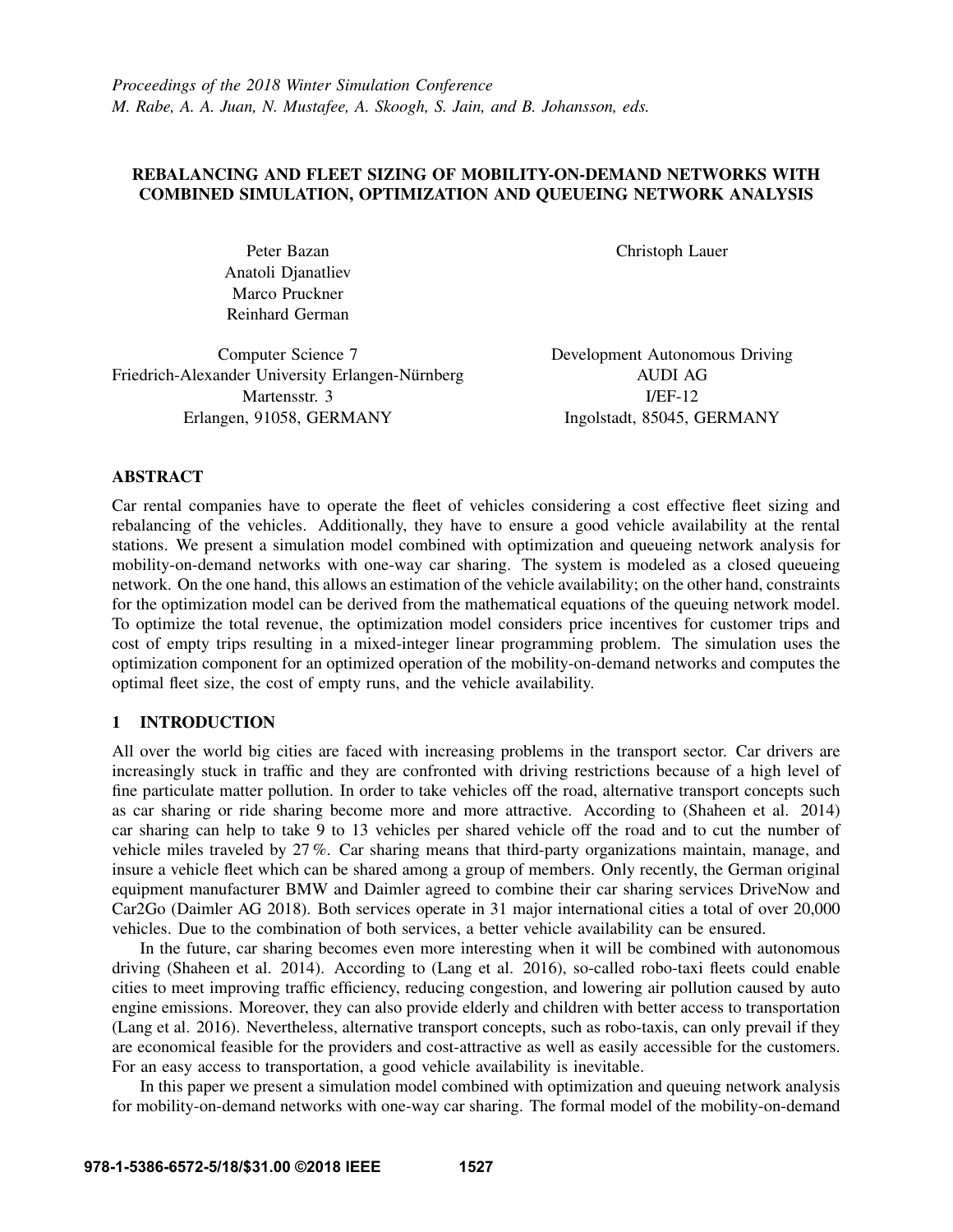network is first mapped to a closed queueing network model. Then we consider price incentives for rebalancing the system by the help of customers to reduce the number of empty trips. For the optimization, a mixed integer linear problem is constructed. The queueing model and the optimization model is then combined with the simulation for improving the fleet size.

The remainder of the paper is organized as follows. In Section 2 we discuss related work. The considered mobility-on-demand network is presented in Section 3. A description of the associated closed queuing network model is given in Section 4. Section 5 presents the mathematical formulation and solution of the optimization model. A general description of our simulation model is given in Section 6. Section 7 shows simulation results and a comparison with results provided by the optimization model. Finally, Section 8 concludes the paper and gives an outlook on future work.

### 2 RELATED WORK

The analysis of mobility-on-demand networks with queueing network approaches is commonly used for the rebalancing and optimization of empty trips. The work published by (Briest and Raupach 2011) models the network as a closed queueing network with single-server queueing systems. The cost for rebalancing the system is proportional to the distance a vehicle has to travel without a customer. The model does not consider price incentives for customer trips and therefore the optimization problem can be formulated as a linear program.

The queueing network approach published by (Zhang and Pavone 2015) uses single-server nodes at points where the vehicles are waiting for customers and infinite-server nodes for the connection of these points. The mobility-on-demand network relies on a team of drivers to rebalance the vehicles and is modeled as two coupled qeueing networks, which can be solved approximately by two decoupled linear programs, whereas an exact solution is based on a nonlinear optimization technique. This approach is extended to self-driving vehicles and road networks with restricted capacities in (Iglesias et al. 2018). Both approaches don't use incentives for the rebalancing of the vehicles in the network.

Queueing network approaches are also used for the fleet-sizing of car sharing systems. An iterative solution and an easier to solve approximate solution is presented in (George and Xia 2011). The system is modeled as closed queueing network with single-server and infinite-server queueing systems. The fleet sizing for an electric car sharing system is published by (Fanti et al. 2014). Because of the charging of vehicles, the system is now modeled as a closed queueing network with additional multiple-server queueing systems.

Fleet sizing and rebalancing is investigated by (Köchel et al. 2003). At first they model the system with a queueing network. Then they combine a simulation with an heuristic optimizer based on genetic algorithms. With the queueing network and a steady-state analysis, the outcome of the combined simulation and optimization can be checked for bottlenecks.

### 3 MOBILITY-ON-DEMAND NETWORK

The considered mobility-on-demand network with one-way car sharing connects a number of cities with each other as shown in Figure 1. It provides a number of vehicles in each city that customers can use to drive to another city. For the formal description of the system (Figure 2), the following values are required in addition to the number of vehicles. The customers rent a vehicle with the mobility rates  $\boldsymbol{\mu} = (\mu_1, \dots, \mu_n)$ at each city. The probability of driving from city *i* to city *j* is given by  $P = [p_{i,j}]$  and the corresponding travel time is notated as  $T = [t_{i,j}]$ . For the example with 3 cities, the formal description in matrix notation is therefore given by  $(1)$ ,  $(2)$ , and  $(3)$ .

$$
\boldsymbol{\mu} = (\mu_1, \mu_2, \mu_3) \tag{1}
$$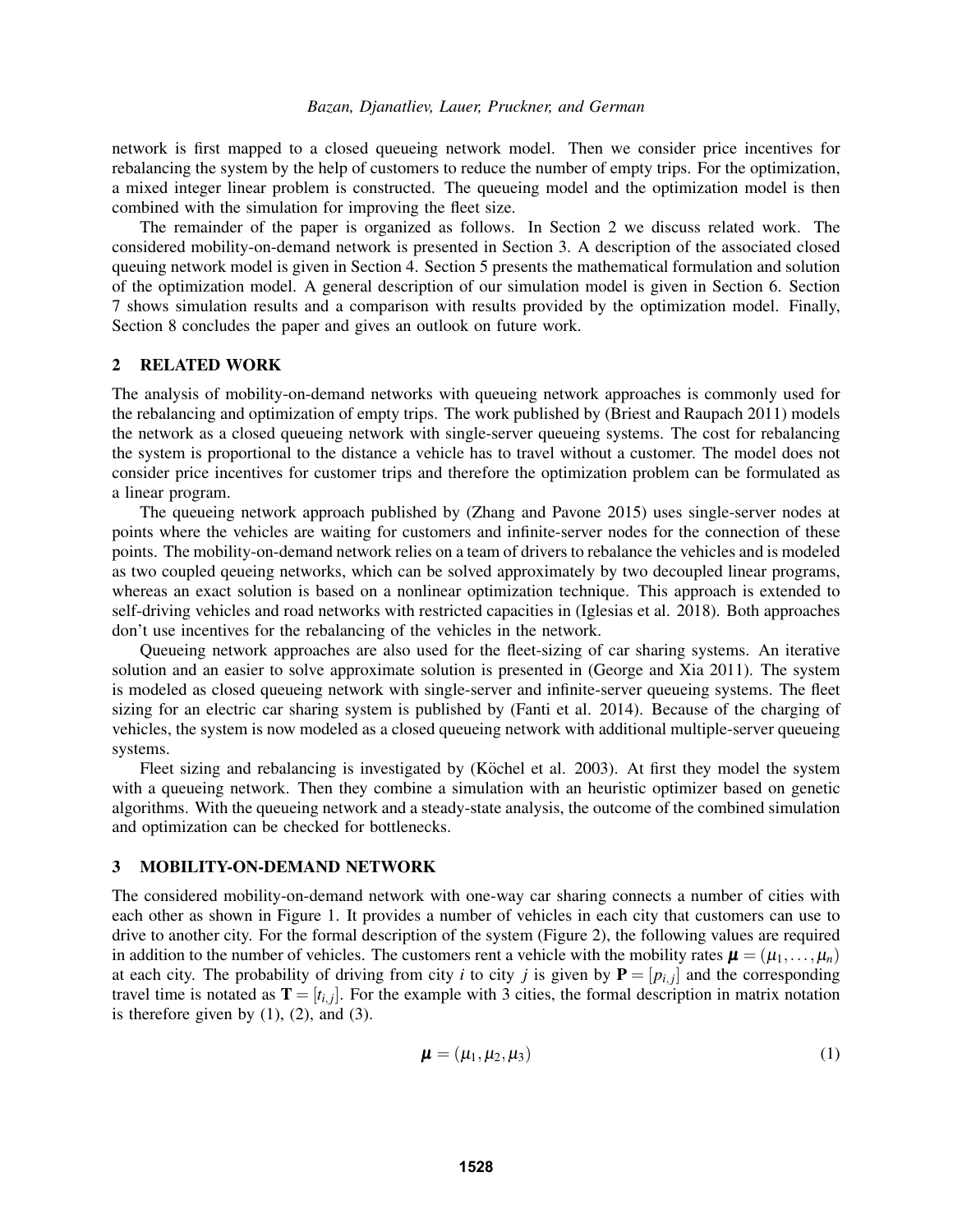$$
\mathbf{P} = \begin{bmatrix} 0 & p_{12} & p_{13} \\ p_{21} & 0 & p_{23} \\ p_{31} & p_{32} & 0 \end{bmatrix}
$$
(2)  

$$
\mathbf{T} = \begin{bmatrix} 0 & t_{12} & t_{13} \\ t_{21} & 0 & t_{23} \\ t_{31} & t_{32} & 0 \end{bmatrix}
$$
(3)



Figure 1: A mobility-on-demand network with five cities and ten connections.



Figure 2: Formal model of a mobility-on-demand network with three cities.

Since the trips from city to city are one-way trips, empty trips must be carried out so that sufficient vehicles are available in every city. Of course, the number of these trips should be reduced as much as possible. Furthermore, the fleet size should be low due to the cost of acquisition and maintenance, but at the same time not too many customers should be rejected because no vehicles are currently available. To achieve these goals, techniques from queueing network analysis, optimization, and simulation are used in the following.

## 4 QUEUEING NETWORK MODEL

The described mobility-on-demand network can be modeled as a closed queueing network (Bolch et al. 2006) where the number of jobs in the network is fixed. The vehicles correspond to the jobs in the queueing network. Vehicles in a city wait in the corresponding queue of the queueing network for arriving customers. It is assumed that the inter-arrival times between the arrivals of customers are exponentially distributed with rates  $\mu$  and that they correspond to the service-times of a queueing system. Therefore, a city with cars and customer is modeled as M/M/1-FCFS-queue according to Kendall's notation (Bolch et al. 2006). The first letter M denotes the exponentially distributed inter-arrival times of the cars at a city, whereas the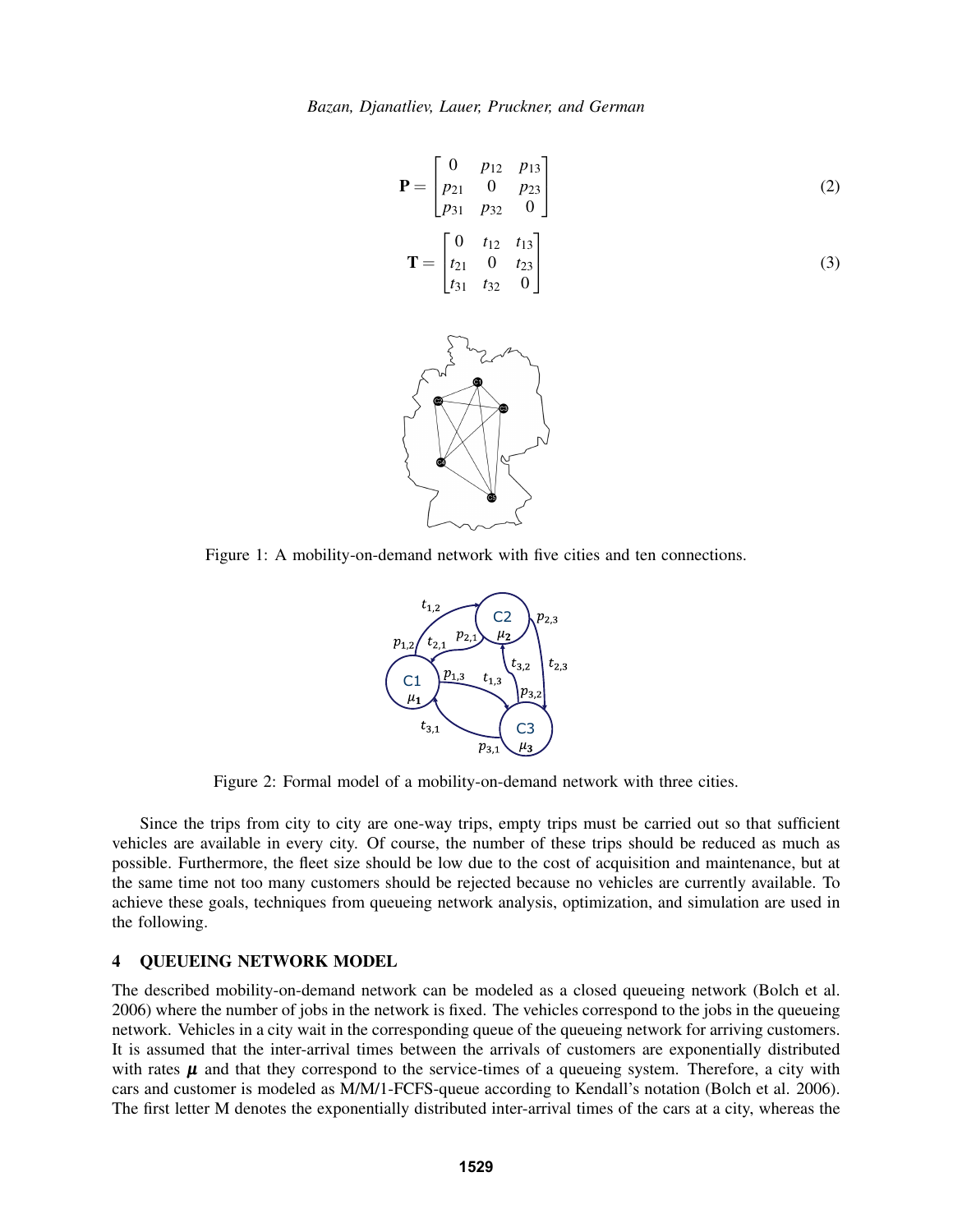second letter M indicates the exponentially distributed service-times of the cars. The cars are served in the order in which they arrive (First Come First Served (FCFS)) and only one car is served at a time by the arrival of a customer. The number of cars at this queueing system is not limited.

The connections between the cities are modeled as  $M/G/\infty$  (Infinite Server) queueing systems. The second letter G indicates that every vehicle on the connection can be served simultaneously with general distributed service-times. This corresponds to the arrival of a car at the destination city after the respective travel time T. The destination city is selected according to the branching probability P.

The steady-state performance measures of the queueing network model can now be computed with the Mean Value Analysis (MVA) or any other appropriate algorithm (Bolch et al. 2006). The MVA of the queueing network model calculates for a given number of cars (jobs) the mean number  $\bar{k}$  of vehicles and the mean availability  $\bar{\rho}$  of vehicles per city for  $t \to \infty$ . With the mean availability  $\bar{\rho}$  the requested mean percentage of rejected customers per city and over all cities can be determined as:

$$
\overline{\boldsymbol{c}}_{rej} = (1-\overline{\boldsymbol{\rho}})100\% \quad \overline{c}_{rej} = \boldsymbol{\mu}^\top \overline{\boldsymbol{c}}_{rej}/\boldsymbol{\mu}^\top \mathbf{e}.
$$

Figure 3 shows an example of a mobility-on-demand network with three cities modeled as a closed queueing network. The nodes *Node01*, *Node02*, and *Node03* model the cars in each city waiting for customers. The other six nodes (e.g., node *Node12*) represent the cars traveling to their destinations.





With 100 vehicles in the system and the service rates  $\mu$ , the branching probabilities **P**, and the service times T as follows

$$
\boldsymbol{\mu} = (10, 10, 10) \quad \mathbf{P} = \begin{bmatrix} 0 & 0.1 & 0.9 \\ 0.8 & 0 & 0.2 \\ 0.7 & 0.3 & 0 \end{bmatrix} \quad \mathbf{T} = \begin{bmatrix} 0 & 1 & 1 \\ 1 & 0 & 1 \\ 1 & 1 & 0 \end{bmatrix}, \tag{4}
$$

the MVA computes the mean distribution of vehicles per city as  $\mathbf{k} = (48.0, 0.6, 27.7)$  and the mean availability of vehicles as  $\bar{\rho} = (0.99, 0.39, 0.97)$ . The overall number of vehicles minus the sum of the vehicles in the cities is the mean number of vehicles traveling from city to city. It can be observed that the number of rejected customers  $\overline{c}_{rej}$  in *Node02* is particularly high at 61%.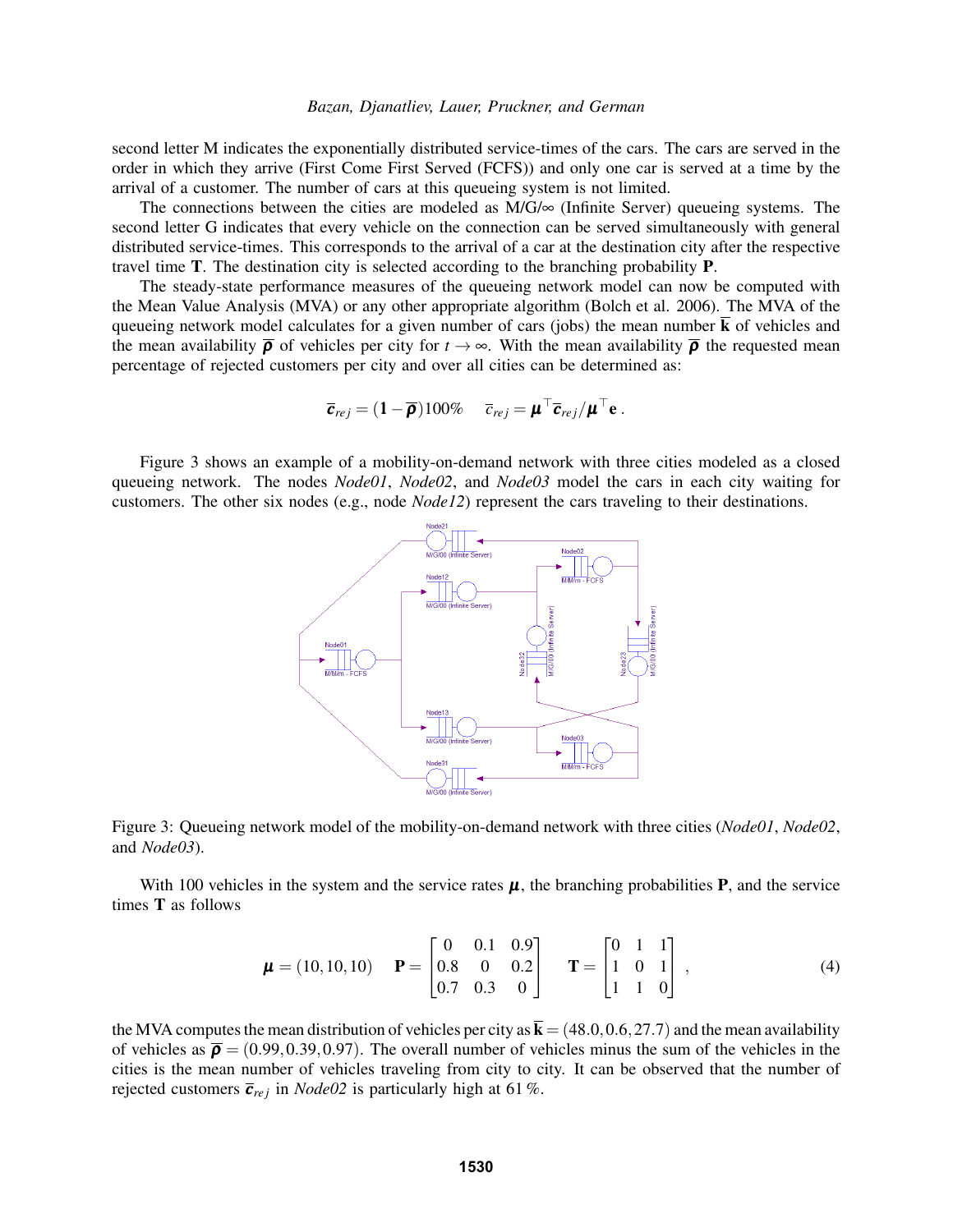In the following, instead of using service rates and branching probabilities, we use rates for the formulation of the model. For each connection the rate is calculated as  $r_{ij} = \mu_i \cdot p_{ij}$ . This leads to the rate matrix  $\mathbf{R} = \text{diag}(\mu) \cdot \mathbf{P}$ , where  $\text{diag}(\mu)$  is a matrix which diagonal elements contain the vector  $\mu$ ; all other elements of the matrix are zero (every *i*th row of **P** is multiplied with  $\mu_i$ ). The rate matrix **R** contains the same information as  $(\mu, P)$ , as can be seen in the following example.

$$
\boldsymbol{\mu} = (10, 10, 10) \quad \mathbf{P} = \begin{bmatrix} 0 & 0.1 & 0.9 \\ 0.8 & 0 & 0.2 \\ 0.7 & 0.3 & 0 \end{bmatrix} \quad \mathbf{R} = \begin{bmatrix} 0 & 1 & 9 \\ 8 & 0 & 2 \\ 7 & 3 & 0 \end{bmatrix}
$$

After defining the vector  $\mathbf{e} = (1, \ldots, 1)$  and the matrix diag<sup>-1</sup>( $\mu$ ) containing the reciprocal values of  $\mu$  as diagonal entries, the reconversion of **R** to  $(\mu, P)$  can be computed. For the calculation of  $\mu$  the multiplication of R with e gives the row sums of R. For the calculation of P every *i*th row of R is divided by  $\mu_i$ .

$$
\boldsymbol{\mu} = \mathbf{R} \cdot \mathbf{e} \qquad \mathbf{P} = \text{diag}^{-1}(\boldsymbol{\mu}) \cdot \mathbf{R} \tag{5}
$$

With the new formulation of the model, empty trips  $\mathbb{R}^+$  from selected sources to targets can be added to achieve a more balanced mean availability of vehicles per city. This results in a rate matrix  $\mathbb{R}^*$  whose new service rates  $\mu^*$  and branching probabilities  $P^*$  can be calculated from (5).

$$
\mathbf{R}^* = \mathbf{R} + \mathbf{R}^+ \quad \boldsymbol{\mu}^* = \mathbf{R}^* \cdot \mathbf{e} \quad \mathbf{P}^* = \text{diag}^{-1}(\boldsymbol{\mu}^*) \cdot \mathbf{R}^*
$$

The idea is now to select the empty trips such that a rate equilibrium in each city is established. This means that for each city the incoming rate equals the outgoing rate. Under the assumption that the queues of a city are never empty (i.e., the probability for this event is negligibly low), we get the rate equilibrium for city  $i$  as:

$$
\sum_{j=1,...,n; j \neq i} r_{ji}^* = \sum_{j=1,...,n; j \neq i} r_{ij}^*
$$

or in matrix notation with the meaning that the column sums are equal to the row sums:

$$
\mathbf{e}^{\top} \cdot \mathbf{R}^* = \mathbf{R}^* \cdot \mathbf{e} \,. \tag{6}
$$

#### 5 OPTIMIZATION MODEL

Finding the empty trips with minimum costs under the condition of the rate balance (6) can be solved with linear programming. For the cost calculation, the distances  $\mathbf{D} = [d_{ij}]$  between source city *i* and target city *j* are needed in addition to the previously described formal model resulting in the new formal model  $(\boldsymbol{\mu},\mathbf{P},\mathbf{T},\mathbf{D}).$ 

The optimization has to find an optimal rate matrix with empty trips  $\mathbb{R}^+$ . The new rate matrix of the model is then given by  $\mathbf{R}^* = \mathbf{R} + \mathbf{R}^+$ . The linear program has to consider the constraints  $\mathbf{R}^+ \geq 0$  and  $\mathbf{e}^{\top} \cdot \mathbf{R}^* = \mathbf{R}^* \cdot \mathbf{e}$ . The target function for cost minimization of empty trips is

$$
\min\Big[\sum_{i=1}^n\sum_{j=1}^n r_{ij}^+\cdot d_{ij}\Big].
$$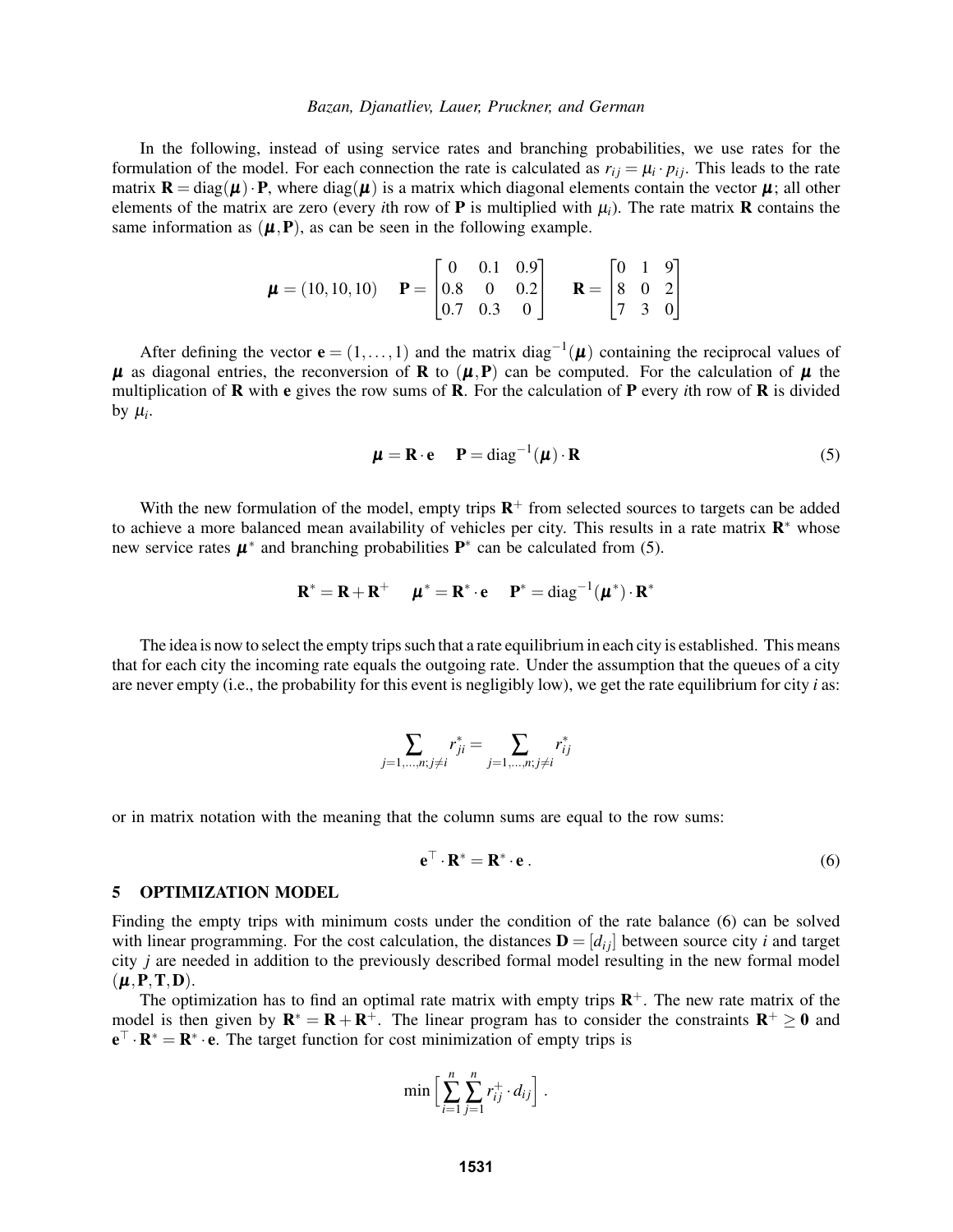The solution of this linear optimization problem (called Optimization I) provides a new mobility grid  $(\boldsymbol{\mu}^*, \mathbf{P}^*, \mathbf{T}, \mathbf{D})$  with rate equilibrium through minimum empty trips.

For the example with three cities from (4) and  $T = D$  the optimization yields the new rate matrix

$$
\mathbf{R}^* = \begin{bmatrix} 0 & \mathbf{6} & 9 \\ 8 & 0 & 2 \\ 7 & \mathbf{4} & 0 \end{bmatrix}
$$

and with (5) the new mobility grid  $(\mu^*, P^*, T, D)$  including empty trips.

$$
\boldsymbol{\mu}^* = (\mathbf{15}, 10, \mathbf{11}) \quad \mathbf{P}^* = \begin{bmatrix} 0 & \mathbf{0.4} & \mathbf{0.6} \\ 0.8 & 0 & 0.2 \\ \mathbf{0.6364} & \mathbf{0.3636} & 0 \end{bmatrix}
$$

With the optimized values for empty trips, the MVA computes a significant improvement regarding the balance of the mean distribution  $\bar{\mathbf{k}} = (22, 22, 22)$  and the mean availability  $\bar{\mathbf{p}} = (0.97, 0.97, 0.97)$  of vehicles.

Instead of relying only on empty trips, it can also be attempted to use the customer behavior for balancing the network by changing prices of trips on certain routes. A more expensive route causes a decrease in customers, while a cheaper route increases the demand compared to the same route at the normal price.

To describe the system, some additional constants are introduced. The yield per km for a normal trip is *y*, for a discounted trip *yred*, and for a more expensive trip *yinc*. A discounted trip increases the customer arrival rate by the factor *sinc* and a more expensive trip decreases the customer arrival rate by the factor *sred*. The cost per km empty trip is denoted as *c*.

As before, the rate of an empty trip between *i* and *j* is  $r_{ij}^+$  and  $r_{ij}^*$  is the total rate between *i* and *j*. Furthermore, some additional indicator variables which can only take the value 0 or the value 1 are needed for the formulation of the optimization problem. These indicator variables are  $\gamma_{ij} \in \{0,1\}$  for trips with ordinary price,  $\delta_{ij} \in \{0,1\}$  for trips with increased price, and  $\eta_{ij} \in \{0,1\}$  for trips with decreased price. The matrix notation of the constants and variables are given in Table 1.

|                     | Price              | Rate               | Indicator |
|---------------------|--------------------|--------------------|-----------|
| Ordinary trip       | vD                 | R                  |           |
| Discounted trip     | $v_{red}D$         | $S_{inc}$ <b>R</b> | Δ         |
| More expensive trip | $y_{inc}$ <b>D</b> | $S_{dec}$ <b>R</b> | H         |
| Empty trip          | $c\mathbf{D}$      | $\mathbf{R}^+$     |           |

Table 1: Matrix notation of the prices, rates, and indicators .

Because of the indicator variables, the optimization model (called Optimization II) is now a Mixed Integer Linear Problem (MILP). A total rate is the sum of the rate for an empty trip and a normal, a discounted, or an expensive trip. The sum of the indicator variables for a route is equal to 1 and assures that a trip is only of the type indicated. All variables are non-negative and the rate equilibrium (6) must be maintained. The additional constraints are

$$
r_{ij}^* = r_{ij} [\gamma_{ij} + s_{inc} \delta_{ij} + s_{red} \eta_{ij}] + r_{ij}^+
$$
  

$$
\gamma_{ij} + \delta_{ij} + \eta_{ij} = 1 \text{ for } i \neq j \text{ and } \gamma_{ii} + \delta_{ii} + \eta_{ii} = 0.
$$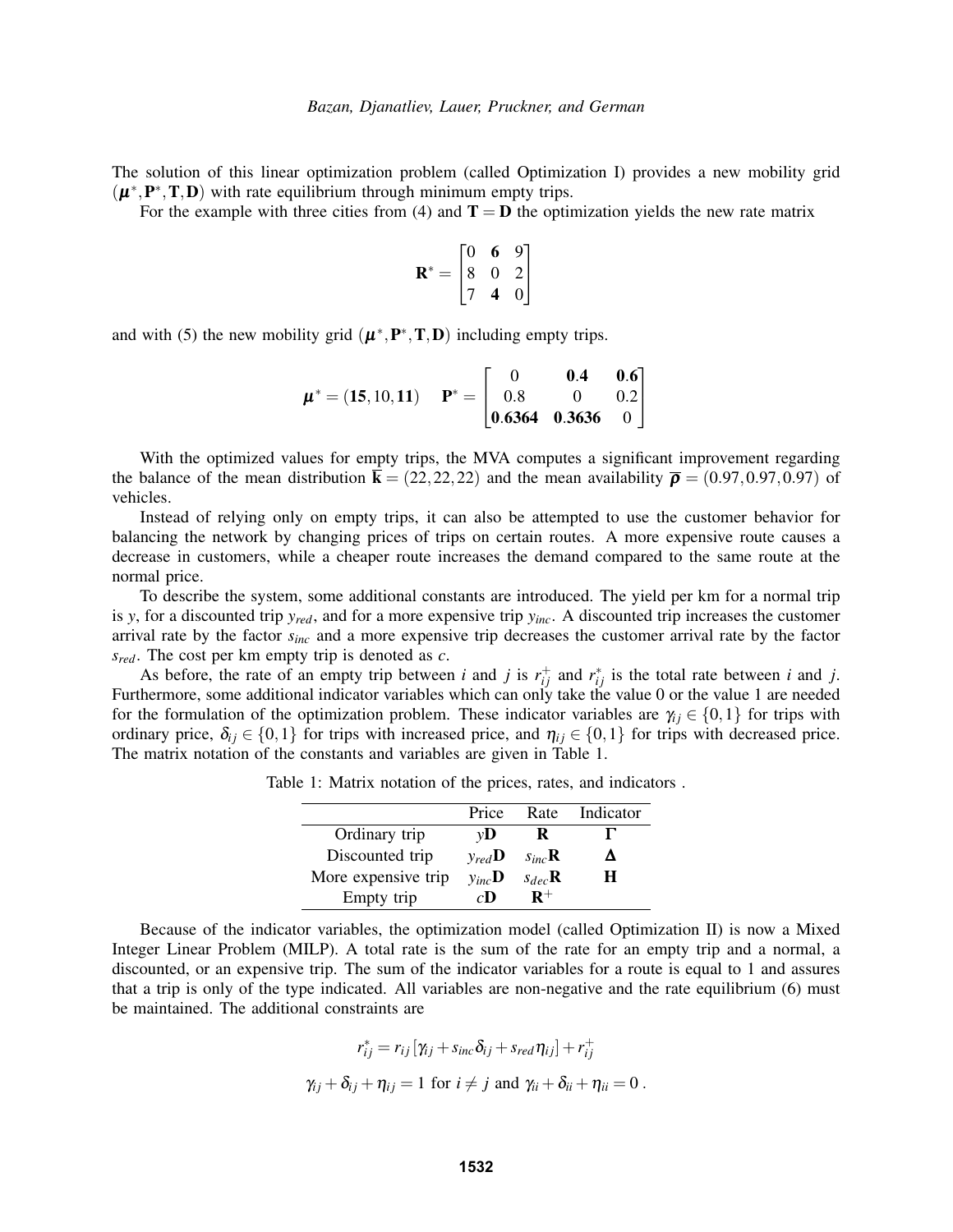The target function for the formal mobility network model  $(\mu, P, T, D)$  and the derived rate matrix **R** is given as

$$
\max\left[\sum_{i=1}^n\sum_{j=1}^n r_{ij}d_{ij}\left[y\gamma_{ij}+y_{red} s_{inc}\delta_{ij}+y_{inc} s_{red}\eta_{ij}\right]-\sum_{i=1}^n\sum_{j=1}^n r_{ij}^+d_{ij}c\right].
$$

The solution of this MILP problem yields a new mobility grid  $(\mu^*, P^*, T, D)$  with rate equilibrium based on incentives and empty trips, and with maximum profit. For the example of a mobility-on-demand network with seven cities and the parameters of Tables 2 to 5, the optimized values for the rates (normal, discounted, expensive, and empty trips) are given in Tables 6 and 7. The analysis is done with a total number of 7916 vehicles and the price incentives

$$
y = 1.0
$$
,  $y_{red} = 0.8$ ,  $s_{inc} = 1.1$ ,  $y_{inc} = 1.2$ ,  $s_{red} = 0.9$ ,  $c = 2.0$ .

Table 2: Customer arrival rates  $\mu$  for a mobility grid with seven cities in customers/min.

|  |  | City1 City2 City3 City4 City5 City6 City7 |  |  |
|--|--|-------------------------------------------|--|--|
|  |  | $\mu$ 245 40 48 121 72 97 42              |  |  |

Table 3: Transition probabilities **P** for a mobility grid with seven cities.

|                   | City1          | City2    | City3 | City4    | City5    | City <sub>6</sub> | City7 |
|-------------------|----------------|----------|-------|----------|----------|-------------------|-------|
| City1             | $\overline{0}$ | 0.12     | 0.22  | 0.12     | 0.16     | 0.17              | 0.22  |
| City2             | 0.12           | $\Omega$ | 0.20  | 0.11     | 0.17     | 0.24              | 0.17  |
| City3             | 0.17           | 0.17     | 0     | 0.15     | 0.26     | 0.10              | 0.15  |
| City4             | 0.13           | 0.12     | 0.22  | $\Omega$ | 0.18     | 0.16              | 0.18  |
| City <sub>5</sub> | 0.10           | 0.13     | 0.28  | 0.12     | $\Omega$ | 0.20              | 0.17  |
| City <sub>6</sub> | 0.16           | 0.25     | 0.12  | 0.14     | 0.22     | $\Omega$          | 0.11  |
| City7             | 0.21           | 0.15     | 0.17  | 0.14     | 0.20     | 0.12              | 0     |

Table 4: Travel times T for a mobility grid with seven cities in min.

|                   | City1 | City2    | City3 | City4 | City <sub>5</sub> | City <sub>6</sub> | City7 |
|-------------------|-------|----------|-------|-------|-------------------|-------------------|-------|
| City1             | 0     | 339      | 375   | 182   | 349               | 338               | 373   |
| City2             | 339   | $\Omega$ | 179   | 237   | 84                | 378               | 284   |
| City3             | 375   | 179      | 0     | 306   | 131               | 257               | 159   |
| City4             | 182   | 237      | 306   | 0     | 265               | 452               | 399   |
| City <sub>5</sub> | 349   | 84       | 131   | 265   | 0                 | 348               | 242   |
| City <sub>6</sub> | 338   | 378      | 257   | 452   | 348               | 0                 | 155   |
| City7             | 373   | 284      | 159   | 399   | 242               | 155               | 0     |

The verification of the results with the MVA shows that on the average approximately 100 % of the requests in all cities can be served (Table 8). Table 9 shows a comparison of the profit per month between Optimization I (LP) and Optimization II (MILP) of the mobility grid with seven cities. The costs for the empty trips could be reduced significantly, with at the same time increased profit.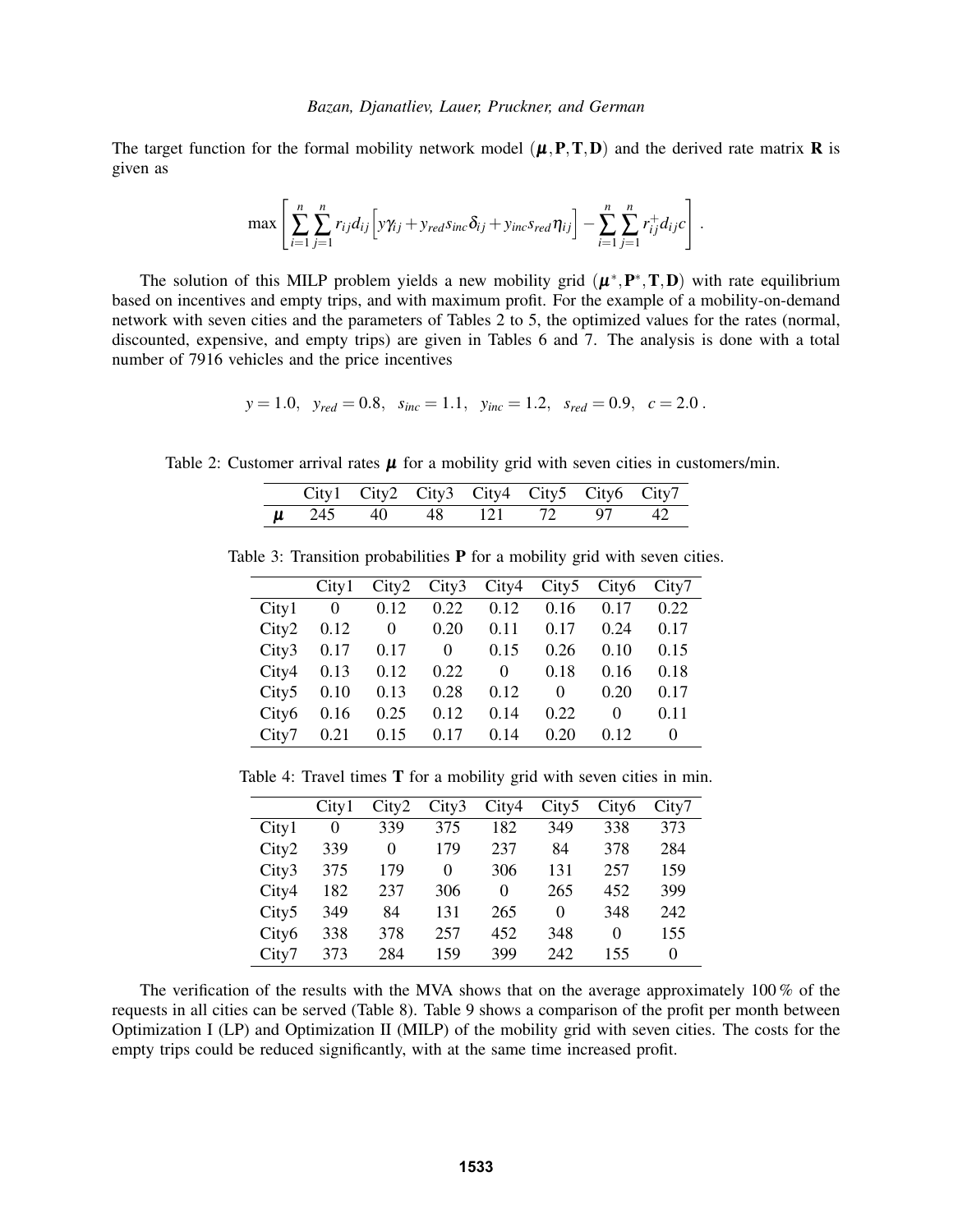|                   | City1 | City2 | City3 | City4 | City <sub>5</sub> | City <sub>6</sub> | City7 |
|-------------------|-------|-------|-------|-------|-------------------|-------------------|-------|
| City1             | 0     | 532   | 551   | 288   | 572               | 585               | 632   |
| City2             | 532   | 0     | 251   | 362   | 69                | 637               | 426   |
| City3             | 551   | 251   | 0     | 497   | 192               | 393               | 206   |
| City4             | 288   | 362   | 497   | 0     | 424               | 775               | 657   |
| City <sub>5</sub> | 572   | 69    | 192   | 424   | 0                 | 575               | 369   |
| City <sub>6</sub> | 585   | 637   | 393   | 775   | 575               | $\Omega$          | 233   |
| City7             | 632   | 426   | 206   | 655   | 369               | 233               | 0     |

Table 5: Distances between cities  **for a mobility grid with seven cities in km.** 

Table 6: Total service rates  $\mathbb{R}^*$ .

|                   | City1 | City2    | City3 | City4    | City <sub>5</sub> | City <sub>6</sub> | City7 | $R^*e$ |
|-------------------|-------|----------|-------|----------|-------------------|-------------------|-------|--------|
| City1             | 0     | 27       | 47    | 26       | 35                | 37                | 48    | 221    |
| City2             | 8     | $\theta$ | 7     | 49       | 6                 | 8                 | 6     | 85     |
| City3             | 77    |          | 0     | 8        | 11                | 4                 | 6     | 114    |
| City4             | 16    | 14       | 24    | $\theta$ | 20                | 18                | 20    | 111    |
| City <sub>5</sub> | 38    | 9        | 18    | 10       | 0                 | 13                | 11    | 98     |
| City <sub>6</sub> | 17    | 22       | 11    | 12       | 19                | $\theta$          | 10    | 91     |
| City7             | 65    | 6        | 7     | 7        | 7                 | 10                | 0     | 101    |
| $e^{\top}R^*$     | 221   | 85       | 114   | 111      | 98                | 91                | 101   | 820    |

Table 7: Rates  $\mathbb{R}^+$  of empty trips.

|       | City1 | City2 | City3 | City4 | City5 | City <sub>6</sub> | City7 |
|-------|-------|-------|-------|-------|-------|-------------------|-------|
| City1 | 0     |       | 0     |       |       |                   |       |
| City2 | 3     | 0     | 0     | 44    |       | $\mathcal{L}$     |       |
| City3 | 68    |       | 0     |       |       | $\mathcal{L}$     |       |
| City4 | 0     |       | 0     |       |       | $\mathcal{L}$     |       |
| City5 | 30    |       | 0     |       |       | $\mathbf{\Omega}$ |       |
| City6 | 0     |       |       |       |       |                   |       |
| City7 | 55    |       |       |       |       |                   |       |

## 6 SIMULATION MODEL

The presented queueing network model and the optimization model can be combined with a discrete-event simulation (DES) model for a further improvement of the mobility-on-demand network's operation. Instead of using the MVA for the steady-state analysis, the DES can take the dynamic behavior of the queueing network model of Section 4 into account.

At first, the simulation model uses the Optimization II of Section 5 to determine the optimal rates for empty, normal, discounted, and expensive trips. With these rates inserted into the queueing network model and repeated application of the MVA for a different number of vehicles in the mobility-on-demand network, the simulation determines a range of initial number of vehicle values around a predetermined acceptable value of rejected customers.

With the rates for empty trips  $\mathbb{R}^+$  from the optimization and the formula presented below, the simulation is able to flexibly respond to the number of available cars in a city and adjusts the empty trips. The aim is to reduce the number of rejected customers with the smallest possible fleet size, since this can reduce the costs of acquisition and maintenance.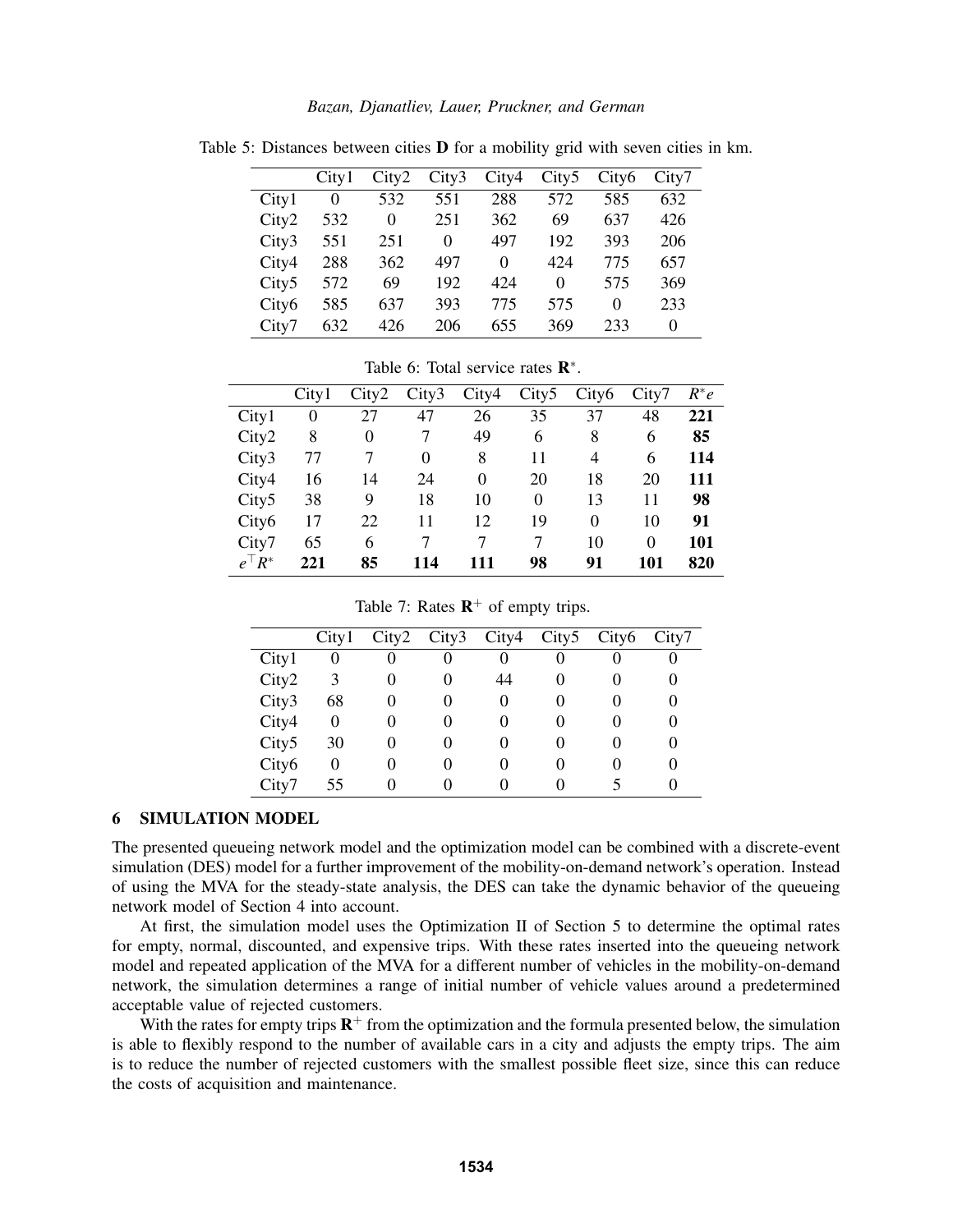|       | City1 City2 City3 City4 City5 City6 City7 |               |     |     |               |     |
|-------|-------------------------------------------|---------------|-----|-----|---------------|-----|
|       | 524 524                                   | 524           | 524 | 524 | 524           | 524 |
| - 1.0 | 1.0                                       | $1.0^{\circ}$ | 1.0 | 1.0 | $1.0^{\circ}$ |     |

Table 8: Mean value analysis with price incentives.

Table 9: Profit for seven cities in million  $\in$ /month.

|                      |      | Optimization I Optimization II |
|----------------------|------|--------------------------------|
| Ordinary trips       | 234  |                                |
| Discounted trips     |      | 25                             |
| More expensive trips |      | 217                            |
| Empty trips          | -184 | $-155$                         |
| In total             | 50   | 91                             |

To achieve this goal, the simulation calculates adjusted rates  $\hat{r}^+_{ij}$  according to (7). The average number of waiting vehicles per city  $k_i$  is computed from the queueing network model using the MVA and the adjustment is based on the deviation of the actual number of waiting vehicles in a city  $k_i$  from the average number of waiting vehicles per city *k<sup>i</sup>* . The rates are adjusted at every time-step of the simulation.

$$
\hat{r}_{ij}^+ = r_{ij}^+(1 - \frac{\bar{k}_i - k_i}{2\bar{k}_i}(100\bar{p}_i - 99) + \frac{\bar{k}_j - k_j}{2\bar{k}_j}(100\bar{p}_j - 99))
$$
\n(7)

Figure 4 shows the improvement by approximately 3800 % of the simulation with continuously adjusted rates compared to the Optimization II regarding the mean percentage of lost customers  $\bar{c}_{rej}$  for the example with seven cities and a fleet size of 7700 vehicles. This improvement, calculated as  $(\overline{c}_{rej}^{opt}/\overline{c}_{rej}^{sim} - 1)100\%$ , is achieved because the optimization for the steady-state model has no knowledge about the time dependent behavior and therefore can not adjust the rates. The calculated overall profit of the simulation compared to the optimization is only slightly reduced by 0.37 %.



Figure 4: Lost customers improvement and yield improvement of the simulation compared to the Optimization II for the example with seven cities and a fleet size of 7700 vehicles.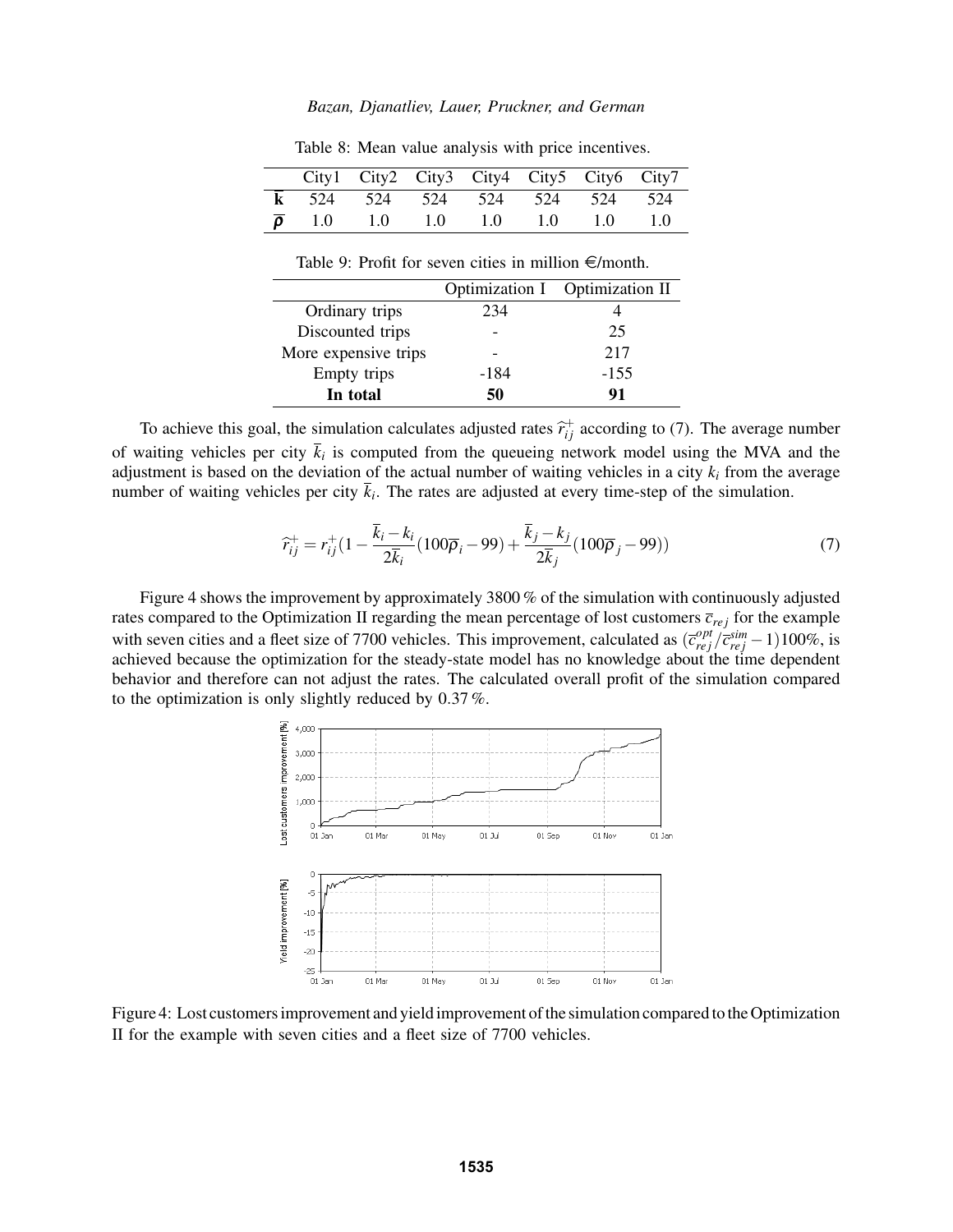## 7 RESULTS

The DES model of Section 6 is now used to improve the results of the mobility-on-demand network example with seven cities of Section 5. At first, the simulation calculates the mean number of vehicles in a city and the mean availability of vehicles in a city for a range of total vehicles in the network. Because it uses the optimized queueing network, the values are independent from the considered city. If the acceptable level of rejected customers  $\bar{c}_{rej}$  is less than 0.2%, then at least about 7700 cars are needed (Table 10).

Table 10: Mean value analysis of the optimized queueing network with different number of vehicles.

| vehicles             | 4900   | 5600   | 6300   | 7000   | 7700   |
|----------------------|--------|--------|--------|--------|--------|
| k;                   | 98     | 195    | 294    | 394    | 493    |
| $\overline{\rho}_i$  | 0.9912 | 0.9956 | 0.9971 | 0.9978 | 0.9983 |
| $\overline{c}_{rej}$ | 0.88   | 0.44   | 0.29   | 0.22   | 0.17   |

With the mean number of vehicles in a city  $\bar{k}_i$  from the MVA, the DES model can adjust the rates for empty trips of the optimized queueing network according to (7). Instead of a fleet size of 7700 vehicles, the rate adaptive simulation model can achieve a mean level of rejected customers  $\bar{c}_{rej}$  of less than 0.2 % with a fleet size of only 5600 vehicles (Table 11).

Table 11: DES of the optimized queueing network with different number of vehicles and continuously adjusted rates.

| vehicles 4900 5600 6300 7000 7700 |  |                                    |  |
|-----------------------------------|--|------------------------------------|--|
| $\overline{c}_{rej}$              |  | $0.47$ $0.06$ $0.01$ $0.01$ $0.00$ |  |

Figure 5 shows the improvement by approximately 800 % of the simulation with continuously adjusted rates compared to the Optimization II regarding the mean number of lost customers  $\bar{c}_{rej}$  for the scenario with a fleet size of only 5600 vehicles. This improvement is not achieved at the expense of profit, which increases by a factor of 0.42 %.



Figure 5: Lost customers improvement and yield improvement of the simulation compared to the Optimization II for the scenario with a fleet size of 5600 vehicles.

### 8 CONCLUSION

In this paper, we have combined a queueing network model, a MILP model, and a simulation model to address the optimal rebalancing problem and fleet-sizing problem of mobility-on-demand networks. In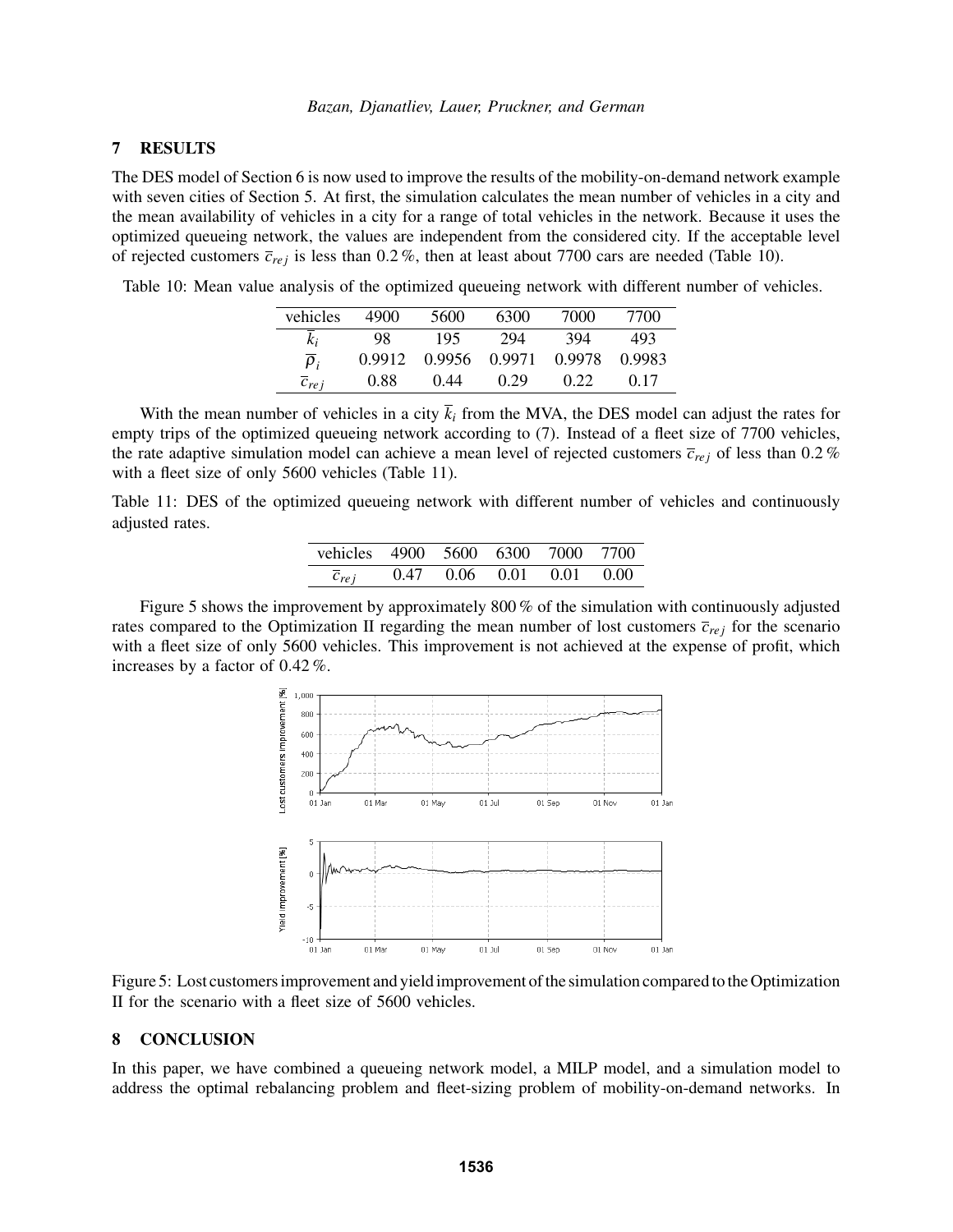order to optimize the number of empty trips, price incentives for customers were also taken into account in order to minimize the number of such costly trips.

A closed queueing network with single-server nodes and infinite-server nodes is used as model for the mobility-on-demand network. This model allows the computation of the vehicle availability used by the simulation model for a dynamic adjustment of the rates of empty trips. This dynamic adjustment reduces the number of rejected customers and therefore, the fleet-size for operating the mobility-on-demand networks can be reduced.

To optimize the total revenue, the optimization model considers price incentives for customer trips and cost of empty trips resulting in a mixed-integer linear programming problem. The simulation uses the optimization component for an optimized operation of the mobility-on-demand networks and computes the optimal fleet size, the cost of empty runs, and the vehicle availability. The effectiveness of this combined approach is then shown by means of examples.

For the adjustment of the empty trips, the presented approach uses a formula that depends on the actual number of vehicles available in a city. Instead, more sophisticated methods could be applied, such as neural networks. With such a network, the correction factor could adapt more flexibly to the respective situation.

## REFERENCES

- Bolch, G., S. Greiner, H. De Meer, and K. S. Trivedi. 2006. *Queueing Networks and Markov Chains: Modeling and Performance Evaluation with Computer Science Applications*. 2nd ed. Hoboken, New Jersey: John Wiley & Sons.
- Briest, P., and C. Raupach. 2011. "The Car Sharing Problem". In *Proceedings of the 23rd Annual ACM Symposium on Parallelism in Algorithms and Architectures*, 167–176. New York: ACM.
- Daimler AG 2018. "BMW Group and Daimler AG Agree to Combine Mobility Services". http://media. daimler.com/marsMediaSite/ko/en/34636751. Accessed July 25<sup>nd</sup>, 2018.
- Fanti, M. P., A. M. Mangini, G. Pedroncelli, and W. Ukovich. 2014. "Fleet Sizing for Electric Car Sharing System via Closed Queueing Networks". In *2014 IEEE International Conference on Systems, Man, and Cybernetics (SMC)*, 1324–1329. Piscataway, New Jersey: IEEE.
- George, D. K., and C. H. Xia. 2011. "Fleet-Sizing and Service Availability for a Vehicle Rental System via Closed Queueing Networks". *European Journal of Operational Research* 211(1):198 – 207.
- Iglesias, R., F. Rossi, R. Zhang, and M. Pavone. 2018. "A BCMP Network Approach to Modeling and Controlling Autonomous Mobility-on-Demand Systems". *The International Journal of Robotics Research*.
- Köchel, P., S. Kunze, and U. Nieländer. 2003. "Optimal Control of a Distributed Service System with Moving Resources: Application to the Fleet Sizing and Allocation Problem". *International Journal of Production Economics* 81-82:443 – 459.
- Lang, N., M. Rüßmann, A. Mei-Pochtler, T. Dauner, S. Komiya, X. Mosquet, and X. Doubara. 2016. "Self-Driving Vehicles, Robo-Taxis, and the Urban Mobility Revolution". Technical report, The Boston Consulting Group, Boston, Massachusetts.
- Shaheen, S., M. Galczynski, and R.M. Juster. 2014. "Autonomous Carsharing/Taxi Pathways". In*Envisioning Automated Vehicles within the Built Environment - Ancillary Workshop to the TRB Automated Vehicle Symposium 2014*. San Francisco, California.
- Zhang, R., and M. Pavone. 2015. "A Queueing-Network Approach to the Analysis and Control of Mobility-On-Demand Systems". In *Proceedings of the 2015 American Control Conference (ACC)*, 4702–4709. Piscataway, New Jersey: IEEE.

# AUTHOR BIOGRAPHIES

PETER BAZAN is a Research Assistant at the Chair for Computer Networks and Communication Systems at the Friedrich-Alexander University Erlangen-Nürnberg (FAU), Germany. He studied Computer Science